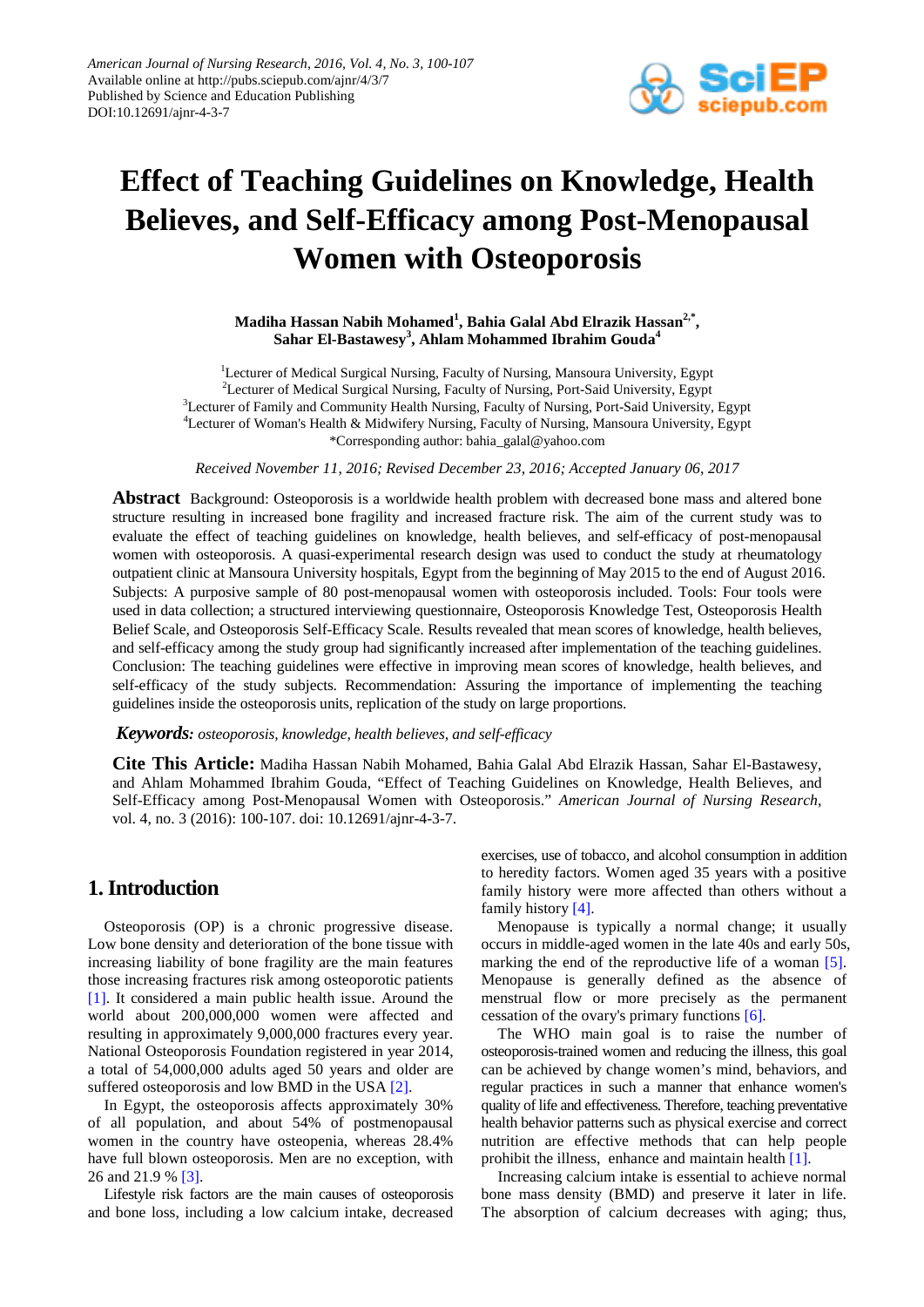recommendations for calcium intake are significantly increase for post-menopausal women, vitamin D builds up and play an important role in muscle contraction and protein synthesi[s \[7,8\].](#page-7-2)

Weight bearing exercise builds muscle, and increases its size, elevates BMD and strength of the growing skeleton [\[9\].](#page-7-3) Bone adjusts to the effect of weight and muscle pull through the construction of more bone cells during weight bearing exercise. There is a loss of muscle mass when activity is shelved, which suggests less need for bone. This, in turn, results in bone demineralization. Other risk factors like menopause worsen this process [\[10\].](#page-7-4)

Application of the education program based on most recent guidelines is one technique that might adjust preventative health behaviors of osteoporosis and reduce overall health care costs by preventing chronic disease complications. A numerous studies evaluated the role of health education in avoiding the development of OP and confirmed that there are critical knowledge deficits among women, men and health professionals. So, educational measures are beneficial in raising women's' knowledge [\[11\].](#page-7-5)

Self-efficacy is a person's belief in his or her own ability to successfully perform the tasks involved in disease self-management and successfully developing and applying problem-solving to disease-related barriers over a lifespan. Health education affected the health attitudes of the patients and enhances the sense of self-efficacy to take possible actions to control osteoporosis. Furthermore, respondents expressed the desire to change their behaviors more often [\[12\].](#page-7-6)

Health Belief Model (HBM) is one of the structures most broadly used to attempt to explain health behavior; it depends on the assumption that people are most probably to take action related to health if they feel they can eliminate a negative health situation through performing this behavior. This model states that in order to plan a successful educational intervention, the perceived susceptibility (to osteoporosis) of the individual or group; severity of the disease and its consequences; advantages in taking certain risk reduction actions; barriers and indications of action are needed [\[13\].](#page-7-7)

Insufficient awareness and related education are significant causes to develop osteoporosis. Several researches have examined the importance of health education in prevention and control of OP and registered that women have serious knowledge deficits, which can be corrected by education. Health education could improve preventive behaviors and decrease osteoporosis through preventing complications of chronic illnesses [\[11\].](#page-7-5)

# **2. Significance of Study**

OP is a major public health issue that is predicted to impact many people around the world by 2050. Lifestyle activities, such as proper exercise, weight control, healthy diet, adequate intake of calcium and vitamin D influence health believes and lifestyle choices. A key component in improving knowledge, health believes, and self-efficacy is developing successful educational programs. Prior research supports the efficacy of specific structured teaching guidelines to diet, exercise, health believes that influencing the nutritional behaviors of women with osteoporosis, and brought many beneficial and pro-health effects.

# **3. Aim of the Study**

The current study aimed to evaluate the effect of teaching guidelines on knowledge, health believes, and self-efficacy among post-menopausal women with osteoporosis.

## **3.1. Research Hypothesis**

- 1. Knowledge scores of the study subjects will be higher after applying the teaching guidelines.
- 2. Health believes scores of the study subjects will increase after applying the teaching guidelines.
- 3. Self-efficacy scores will be improved after applying the teaching guidelines.

# **4. Subjects and Methods**

#### **4.1. Research Design**

A Quasi-experimental research design was utilized in this study.

## **4.2. Research Setting**

The study was conducted at Rheumatology Outpatients clinics of Mansoura University hospitals, Egypt.

## **4.3. Subjects**

A purposive sample consisting of 80 postmenopausal women with osteoporosis from the above mentioned setting. The study subjects were divided into two matched groups: the study group who had the teaching guidelines and the routine care, and the control group who had only the routine hospital care. The sample size was determined statistically using power analysis using epidemiological information (EPI info.) program version 6.02 after taking into consideration the total number of osteoporotic women visiting the rheumatology outpatient clinic during year  $2014/2015$ , alpha error 5% (= confidence level=95%) Beta error 20% (study power= 80%). Using this equation:

Sample Size = 
$$
\frac{Z2^*(p)^*(1-p)}{C2}.
$$

Indicating that a sample size of (34) participants is needed in each group to demonstrate this effect size. The sample size was increased to be 40 participants in each group allowing for non-responders and drop out. The study sample was selected based on the following criteria:

The inclusion criteria: Postmenopausal women aged between 45 to 65 years, had the ability to understand simple instructions, and agreed to participate in the study.

The exclusion criteria were: Women with cardiac, rheumatoid, or mental diseases, women who had history of osteoporotic fractures.

## **4.4. Tools for Data Collection**

Four tools were used in data collection: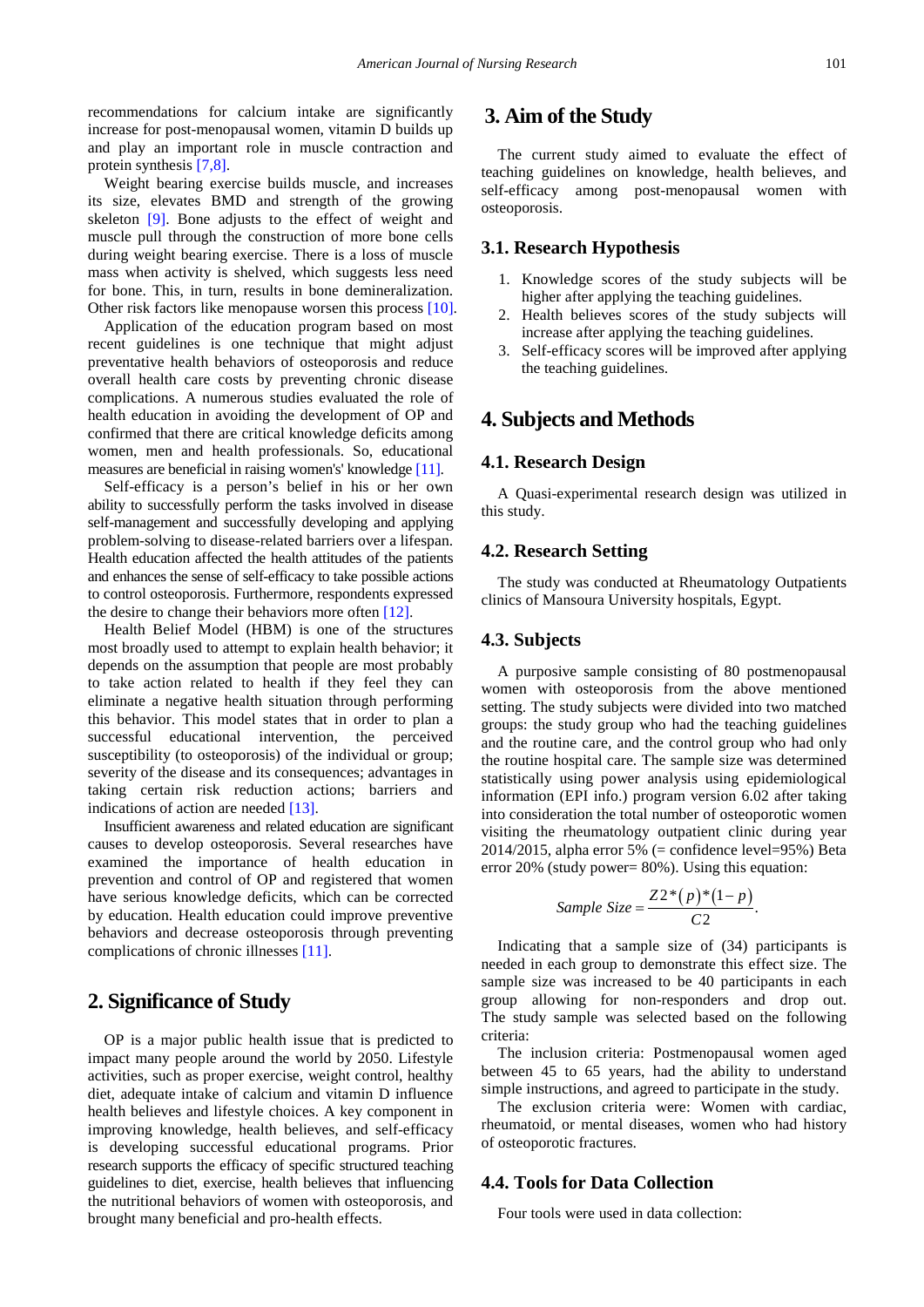#### **4.4.1. Tool 1**

Patients' Interviewing questionnaire: It was developed by the researchers including two parts: Part 1: Concerning the demographic data of the study subjects; including age, residence, marital status, occupation, and education.

Part 2: includes; Height (cm) and Weight (kg), Bone mass density (BMD) at the L1-4 lumbar spine, Lt Femur and Lt Forearm by dual energy X-ray absorptiometry (the device was available at the clinic).

#### **4.4.2. Tool 2**

Osteoporosis Knowledge Test (OKT): Adopted from Kim, Horan, and Gendler 199[1\[18\].](#page-7-8) It was translated to Arabic language. It consists of 24 multiple choice questions regarding knowledge about osteoporosis, classified into two subscales: OKT Exercise that consists of 16 questions (1–16) and OKT Calcium: Consists of 17 questions (1–9 and 17–24). The subscales of OKT share 9 common items that are knowledge of the overall risk factors of osteoporosis. Each item is rated by the subject using  $ML = more likely$ ,  $LL = less likely$ ,  $NT = neutral$ , and  $DK = don't know.$  Scoring system: Each correct answer is scored as (1), incorrect answers as (0) Total Scores for OKT exercise ranged from 0 to 16, and for OKT calcium ranged from 0 to 17. For items 1-9, responses 'neutral' and 'don't know' are incorrect. For items 10-24, 'don't know' is considered incorrect, and for OKT combined exercise and calcium (all questions on the OKT included) was 24 points. Means were used for comparing scores of the study groups.

#### **4.4.3. Tool 3**

Osteoporosis Health Belief Scale (OHBS): A five item Likert scale adopted from Kim et al, 199[1\[19\],](#page-7-9) translated to Arabic. It was designed to measure health believes related to osteoporosis through seven constructs with 42 items: 1-6: susceptibility; 7-12: seriousness; 13-18: benefits of exercise; 19-24: benefits of calcium intake; 25-30: barriers to exercise; 31-36: barriers to calcium intake; and 37-42: health motivation. Scoring system: Each item in OHBS is scored from 1 (strongly disagree) to 5 (strongly agree). Six questions constitute one category, and the summary scores are calculated by summing up the scores of each category, which results in the possible score range from 6 to 30 (total scores ranged from 42 to 210). Mean scores was used for comparing the two studied groups.

#### **4.4.4. Tool 4**

Osteoporosis Self-Efficacy Scale (OSES): Adopted from Horan et al., 1998 [\[20\],](#page-7-10) translated to Arabic, it is a 12-item visual analogues scale. It measures the self-reliance for assuming behavior modification related to calcium intake (six items) and exercise (six items). For scoring system; a 10-point Likert- scale of 0 to 10 (0=not confident at all, 10=very confident). For each subject; an exercise score is calculated by averaging the responses to exercise-related items and multiplying by 10 and a calcium score by averaging the responses to calcium-related items and multiplying by 10 (range: 0–100). Mean scores was calculated and used for comparison between the two studied groups.

## **4.5. Operational Design**

The operational design includes the preparatory phase, ethical considerations, validity and reliability, pilot study, and fieldwork.

#### **4.5.1. Preparatory Phase**

Included reviewing of current recent related literature to develop data collection tools and teaching guidelines booklet using simple Arabic and clear words for better understanding by the patients and supplied by clear, descriptive pictures.

#### **4.5.2. Ethical Considerations**

Ethical approval was obtained to complete the study from ethics committee prior to initiation of the study, the researchers presented themselves to all study subjects, and the aim of the study was clarified before their participation in order to gain their cooperation. Oral consent was obtained from each participant. Confidentiality of data was assured. The investigators assured that participation in the study was voluntary and they have the right to withdraw at any time.

#### **4.5.3. Validity and Reliability**

Validity of the tools were assessed by a panel of 7 experts in the medical surgical, community, and woman's health nursing specialty from Faculty of Nursing at Mansoura and Port Said Universities; their comments were considered.

Reliability of the tools was assessed using Cronbach alpha reliability test for all tools reflected high reliability as: Osteoporosis Knowledge Test: The overall reliability was (0.875). The test-retest reliability coefficient for OKT calcium was (0.72) and OKT exercise was (0.69). Osteoporosis Health Belief Scale: The reliability with coefficients ranging from 0.61 (health motivation) to 0.80 (susceptibility). The overall reliability of the OHBS was (0.895). Osteoporosis Self-Efficacy Scale: Cronbach's alpha coefficients ranged from 0.90 to 0.94.

#### **4.5.4. Pilot Study**

A pilot study was carried out on 8 postmenopausal women with osteoporosis (10%) To test the clarity and applicability of the tools, the pilot study was also used to estimate the time required to complete the questionnaire by each subject. Modifications were done based on the results of the pilot study. Patients who participated in the pilot study were excluded from the main study sample.

#### **4.5.5. Field Work**

The actual field work started from the beginning of May 2015 to the end of August 2016 (for all phases). The study goes through three phases: first is Preparatory phase which includes tools development, validation, reliability, and pilot study. In addition to the official permission attaining; a formal letter was issued from the Faculty of Nursing Mansoura University to the director of Mansoura University hospitals to obtain approval for conducting this study. The second phase includes the selection of the study subjects, who met the inclusion and exclusion criteria, taking their approval to participate in the study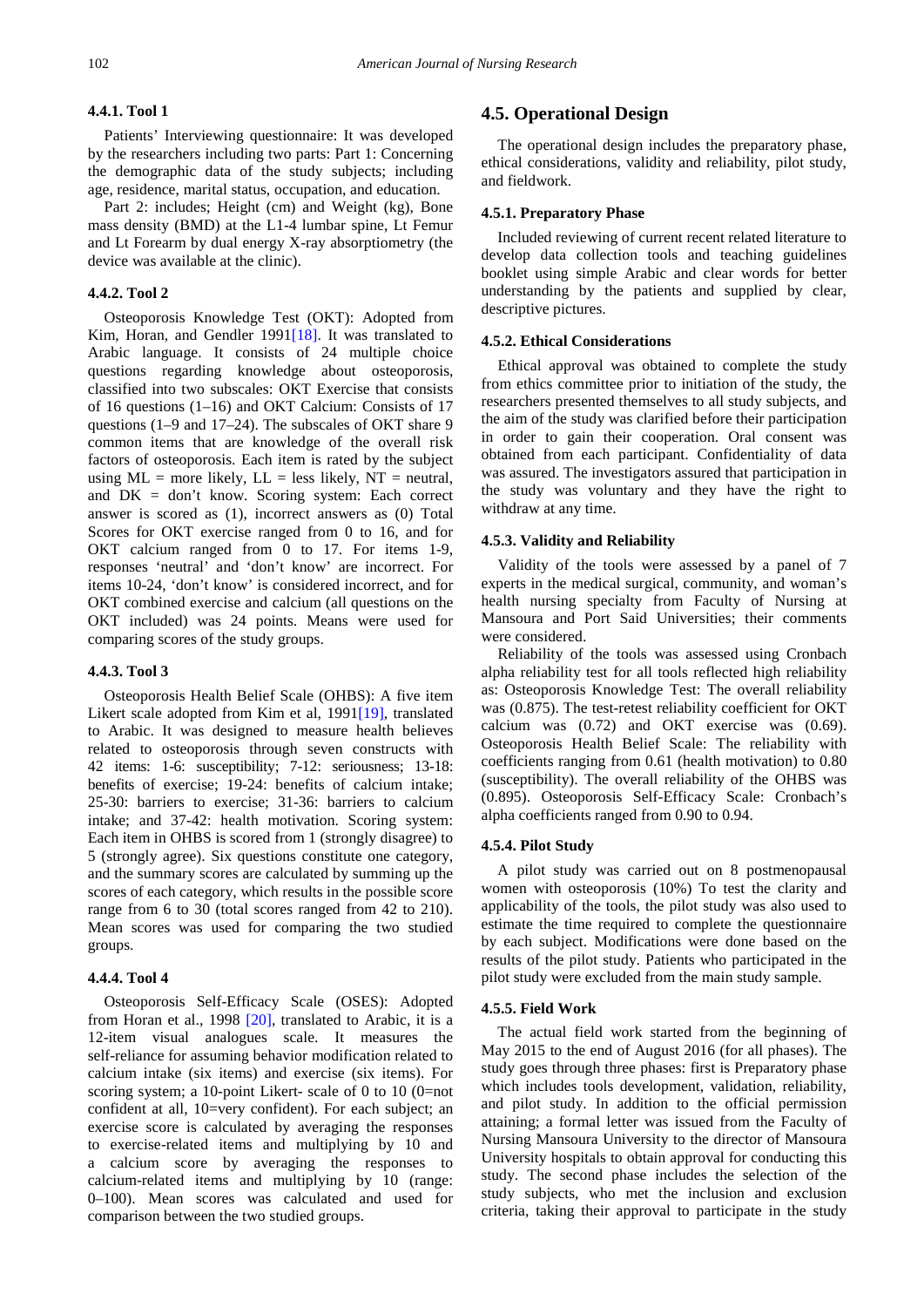after explaining the purpose of the study, assessing the pretest, and applying guidelines for the study group. The third phase included the evaluation of post-test (for both study and control groups) and finalizing the research (data analysis, Discussion, and so on).

## **Pre & Post-test**

Pretest was applied for both Study and control groups first before application of educational guidelines. After 6 months (recommended training period) post-test was done. To assess the patients' progress, and enhance the activity of the experimental group, participants were followed by telephone. Subjects submitted to BMD tests every 2 months on lumbar vertebrae L1-4, left femoral neck, and left forearm by dual-energy x-ray absorptiometry and the results were recorded. Comparison was done for the first results before applying educational program and six months later to assess the effect of the program.

#### **4.5.6. Intervention**

The intervention for the study group included four educational sessions of 30–45 min of education, group discussion, questions and answers, as well as educational booklet, and PowerPoint presentation. Guidelines provided based on the National Osteoporosis Foundation guidelines. The educational sessions applied through the following sessions:

First session: 45 minute Power Point presentation and open discussion about bone health and osteoporosis including introduction to osteoporosis and its signs, complications, diagnosis, risk factors, symptoms, complications, diagnosis, and how to promote bone health practices. The subjects were provided with the educational booklet.

Second session: 30 minute Power Point presentation about importance of Calcium, and Vitamin D for bone health, the role and benefits of healthy diet in the prevention and control of osteoporosis, recommended food, motivating self-efficacy in increasing physical activities and taking proper diet containing adequate amount of calcium and Vitamin D.

Third session: 30 minute Power Point presentation about exercise; role and importance for bone health, instructions and barriers of exercise such as walking.

Fourth session: This session took about 45 minutes for patients' training simple exercises; subjects performed an easy resistance and then stretched for 10 minutes. Resistance could be encouraged by a muscle group through a full range of motion exercise.

**Control Group**: The women in the control group were maintaining their routine care, physical activity and nutritional habits during the study period.

## **4.6. Data Analysis**

SPSS version 21 was used to analyze the collected data. Descriptive statistics were used for the analysis of nominal data (demographic and clinical characteristics). One Way ANOVA was used to analyze the differences between variables of the study. To explore correlation between variables, the statistical significance and associations were assessed using the arithmetic means (t-test), standard deviation (SD), and chi square (X2). Significance level was identified at  $P < 0.05$ .

# **5. Results**

[Table 1](#page-3-0) shows that 65% and 64% of the study and control group were aged between 50 to 60 years with average means  $52.8 \pm 8.1$  and  $52.3 \pm 8.1$  respectively. As regards to residence and marital status; it was observed that the subjects, 60% of study and 55% of the control group were from urban areas respectively, 50% &52% of the study and control group were married. Concerning patients' occupation and education; it was found that 70% and 55% of study and the control groups were working respectively, 42.5% and 60% of the study and control groups were illiterate respectively.

<span id="page-3-0"></span>

|                         |                |                    | Groups     |                      |                             |                |  |
|-------------------------|----------------|--------------------|------------|----------------------|-----------------------------|----------------|--|
| <b>Demographic Data</b> |                | <b>Study Group</b> |            | <b>Control Group</b> | <b>Test of Significance</b> | <b>P-Value</b> |  |
|                         | $(N = 40)$     |                    | $(N = 40)$ |                      |                             |                |  |
|                         | No             | $\frac{0}{0}$      | No.        | $\frac{0}{0}$        |                             |                |  |
| Age                     |                |                    |            |                      | $X^2 = 2.2$                 |                |  |
| $•40-50$                | 14             | 35.0%              | 11         | 36.0%                |                             | 0.327          |  |
| $\bullet$ > 55-65       | 26             | 65.0%              | 29         | 64.0%                |                             |                |  |
| Mean $\pm$ SD           |                | $52.8 \pm 8.1$     |            | $52.3 \pm 8.1$       | $t = 0.35$                  | 0.731          |  |
| <b>Residence</b>        |                |                    |            |                      |                             |                |  |
| • Urban                 | 24             | 60.0%              | 22         | 55.0%                | $X^2 = 0.16$                | 0.687          |  |
| • Rural                 | 16             | 40.0%              | 18         | 45.0%                |                             |                |  |
| <b>Marital</b> status   |                |                    |            |                      |                             |                |  |
| $\bullet$ Single        | $\mathfrak{2}$ | 5.0%               | 1          | 2.5%                 |                             |                |  |
| • Married               | 20             | 50.0%              | 21         | 52.5%                | $X^2 = 6.0$                 | (0.269)        |  |
| • Divorced              | 3              | 7.5%               | 5          | 12.5%                |                             |                |  |
| • Widow                 | 15             | 37.5%              | 13         | 32.5%                |                             |                |  |
| Occupation              |                |                    |            |                      |                             |                |  |
| • Employed              | 28             | 70.0%              | 22         | 55.0%                | $X^2 = 2.2$                 | 0.297          |  |
| • Unemployed            | 12             | 30.0%              | 18         | 45.0%                |                             |                |  |
| <b>Education</b>        |                |                    |            |                      |                             |                |  |
| • Illiterate            | 17             | 42.5%              | 24         | 60.0%                | $X^2 = 3.4$                 |                |  |
| • Primary               | $\overline{4}$ | 10.0%              | 5          | 12.5%                |                             | $0.338^$       |  |
| • Secondary             | 9              | 22.5%              | 4          | 10.0%                |                             |                |  |
| • Highly educated       | 10             | 25.0%              | 7          | 17.5%                |                             |                |  |

**Table 1. Distribution of the Study and the Control Groups according to Their Demographic Data (N=80)**

 $X^2$ : Chi-square test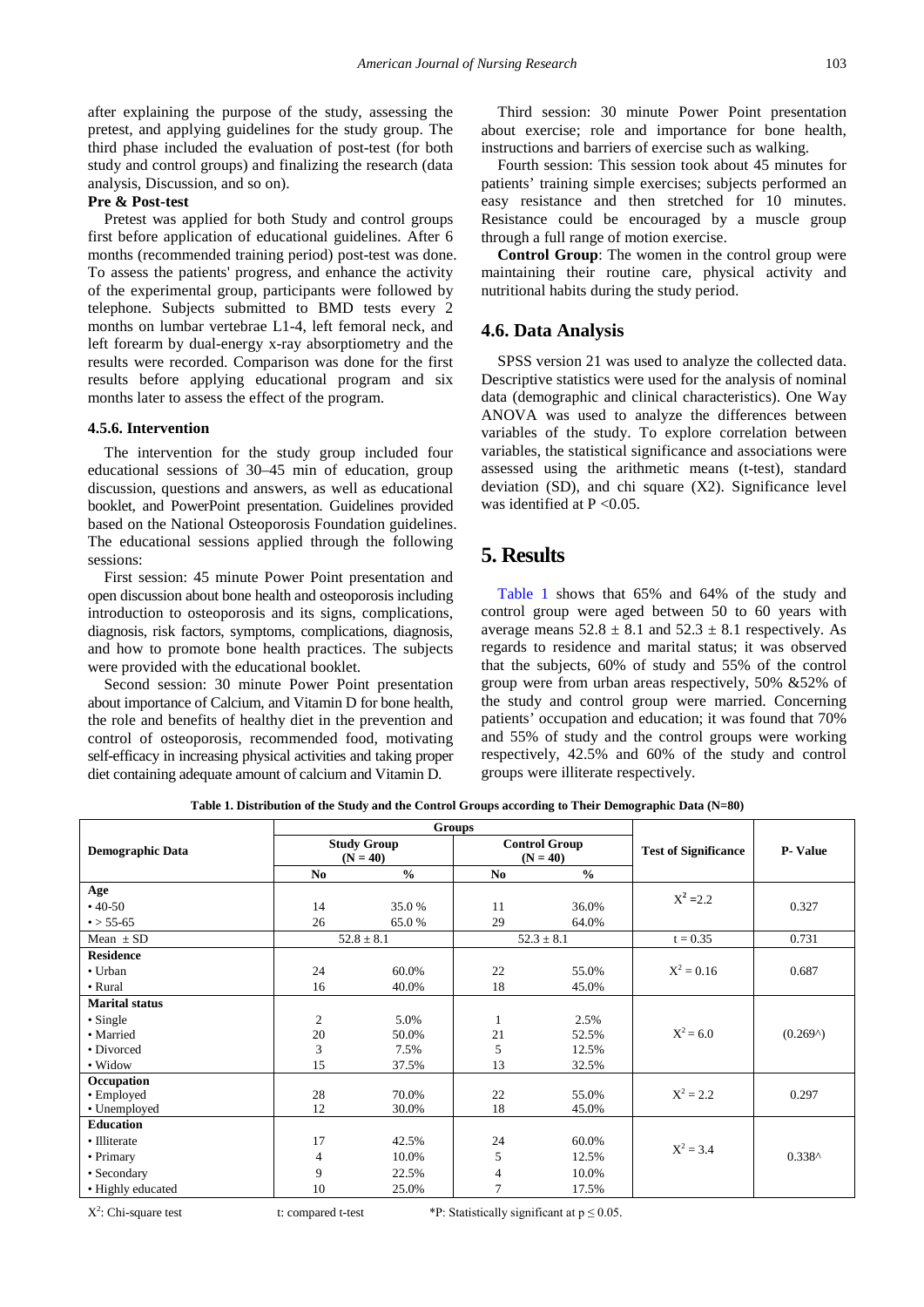<span id="page-4-0"></span>

**Figure 1.** Comparison between Mean Scores of the study and the Control Groups Regarding Their Body Mass Index (BMI)

#### **Table 2. Comparison between Mean Scores of the Study and the Control Groups Regarding Osteoporosis Knowledge Test Before and After Teaching Guidelines**

<span id="page-4-1"></span>

| <b>OKT</b>                | <b>Study Group</b> | $Mean \pm SD$    |                 | <b>Control Group</b><br>$Mean \pm SD$ |            |                |
|---------------------------|--------------------|------------------|-----------------|---------------------------------------|------------|----------------|
|                           | <b>Before</b>      | After            | <b>Before</b>   | After                                 | t -test    | P <sub>2</sub> |
| <b>Total knowledge</b>    | $14.12 \pm 2.57$   | $25.25 \pm 2.35$ | $14.82 + 4.17$  | $14.25 \pm 5.35$                      |            |                |
| $t(p_1)$                  | $2.2(0.027*)$      |                  | 0.98(0.333)     | 2.23                                  | $(0.011)*$ |                |
| <b>Exercise knowledge</b> | $10.40 \pm 2.35$   | $15.25 \pm 3.25$ | $9.75 \pm 3.21$ | $8.24 \pm 2.05$                       |            |                |
| $t(p_1)$                  | $2.9(0.001*)$      |                  | 0.31(0.609)     |                                       | 2.13       | $(0.041)^*$    |
| Calcium knowledge         | $11.14 \pm 2.23$   | $15.69 \pm 1.47$ | $9.46 \pm 3.30$ | $8.89 \pm 24$                         |            |                |
| $t(p_1)$                  | $2.6(0.028*)$      |                  |                 | 1.2(0.222)                            | 2.14       | $(0.037)*$     |

<span id="page-4-2"></span>

| Table 3. Comparison between the Mean Scores of the Study and the Control Groups Regarding Osteoporosis Health Belief Scale (OHBS) |  |  |  |  |  |  |
|-----------------------------------------------------------------------------------------------------------------------------------|--|--|--|--|--|--|
| before and after Teaching Guidelines                                                                                              |  |  |  |  |  |  |

|               |                                      | 28.                                                                                                                                |                                    | P. value<br>$0.001$ $\square$                                                  | 26.3                               | 28                            |              |                        |
|---------------|--------------------------------------|------------------------------------------------------------------------------------------------------------------------------------|------------------------------------|--------------------------------------------------------------------------------|------------------------------------|-------------------------------|--------------|------------------------|
|               |                                      | BASELINE                                                                                                                           |                                    |                                                                                |                                    | <b>6 MONTHS POST-TEACHING</b> |              |                        |
|               |                                      | Figure 1. Comparison between Mean Scores of the study and the Control Groups Regarding Their Body Mass Index (BMI)                 |                                    |                                                                                |                                    |                               |              |                        |
|               | <b>Teaching Guidelines</b>           | Table 2. Comparison between Mean Scores of the Study and the Control Groups Regarding Osteoporosis Knowledge Test Before and After |                                    |                                                                                |                                    |                               |              |                        |
|               |                                      |                                                                                                                                    | <b>Study Group</b>                 |                                                                                | <b>Control Group</b>               |                               |              |                        |
| <b>OKT</b>    |                                      | <b>Before</b>                                                                                                                      | $Mean \pm SD$<br>After             |                                                                                | $Mean \pm SD$<br><b>Before</b>     | After                         | t -test      | P <sub>2</sub>         |
|               |                                      |                                                                                                                                    |                                    |                                                                                |                                    |                               |              |                        |
|               | <b>Total knowledge</b>               | $14.12 \pm 2.57$                                                                                                                   | $25.25 \pm 2.35$                   |                                                                                | $14.82 \pm 4.17$                   | $14.25 \pm 5.35$              | 2.23         | $(0.011)*$             |
| $t(p_1)$      |                                      |                                                                                                                                    | $2.2(0.027*)$<br>0.98(0.333)       |                                                                                |                                    |                               |              |                        |
|               | <b>Exercise knowledge</b>            | $10.40 \pm 2.35$                                                                                                                   | $15.25 \pm 3.25$                   |                                                                                | $9.75 \pm 3.21$                    | $8.24 \pm 2.05$               |              |                        |
| $t(p_1)$      |                                      |                                                                                                                                    | $2.9(0.001*)$                      |                                                                                | 0.31(0.609)                        |                               | 2.13         | $(0.041)$ <sup>*</sup> |
|               | <b>Calcium knowledge</b>             | $11.14 \pm 2.23$                                                                                                                   | $15.69 \pm 1.47$                   |                                                                                | $9.46 \pm 3.30$                    | $8.89 \pm 24$                 |              |                        |
| $t(p_1)$      |                                      |                                                                                                                                    | $2.6(0.028*)$                      |                                                                                | 1.2(0.222)                         |                               | 2.14         | $(0.037)*$             |
|               |                                      |                                                                                                                                    |                                    | $p_2$ : p value for comparing between the two studied groups after guidelines. |                                    |                               |              |                        |
|               | before and after Teaching Guidelines | Table 3. Comparison between the Mean Scores of the Study and the Control Groups Regarding Osteoporosis Health Belief Scale (OHBS)  | <b>Study Group</b>                 |                                                                                | <b>Control Group</b>               |                               |              |                        |
|               | <b>OHBS</b> Constructs               |                                                                                                                                    | $Mean \pm SD$                      | <b>P1</b>                                                                      | $Mean \pm SD$                      | P <sub>2</sub>                | t-test       | P3                     |
|               | <b>Perceived susceptibility</b>      |                                                                                                                                    |                                    |                                                                                |                                    |                               |              |                        |
| <b>Before</b> |                                      |                                                                                                                                    | $13.64 \pm 5.09$                   |                                                                                | $14.22 \pm 3.45$                   |                               | 0.49         | 0.546                  |
| After         |                                      |                                                                                                                                    | $24.66 \pm 4.61$                   | $0.001*$                                                                       | $15.48 \pm 5.12$                   | 0.738                         | 6.32         | $0.000*$               |
|               | <b>Perceived severity</b>            |                                                                                                                                    |                                    |                                                                                |                                    |                               |              |                        |
| <b>Before</b> |                                      |                                                                                                                                    | $17.49 \pm 5.26$                   | $0.03*$                                                                        | $16.88 \pm 4.37$                   | 0.159                         | 0.46         | 0.646                  |
| After         |                                      |                                                                                                                                    | $23.78 \pm 2.06$                   |                                                                                | $16.55 \pm 3.44$                   |                               | 2.12         | $0.035*$               |
|               | Perceived benefits of exercise       |                                                                                                                                    |                                    |                                                                                |                                    |                               |              |                        |
| Before        |                                      |                                                                                                                                    | $14.55 \pm 3.54$                   | $0.001*$                                                                       | $13.58 \pm 2.54$                   | 0.091                         | 0.81         | 0.480                  |
| After         |                                      |                                                                                                                                    | $26.12 \pm 2.36$                   |                                                                                | $14.23 \pm 3.24$                   |                               | 2.03         | $0.043*$               |
|               | Perceived benefits of calcium intake |                                                                                                                                    |                                    |                                                                                |                                    |                               |              |                        |
| Before        |                                      |                                                                                                                                    | $12.88 \pm 1.22$                   | $0.01*$                                                                        | $13.87 \pm 3.45$                   | 0.108                         | 0.06         | 0.948                  |
| After         | Perceived barriers of exercise       |                                                                                                                                    | $21.84 \pm 2.22$                   |                                                                                | $15.22 \pm 4.37$                   |                               | 5.60         | $0.000*$               |
| Before        |                                      |                                                                                                                                    |                                    |                                                                                |                                    |                               |              |                        |
| After         |                                      |                                                                                                                                    | $17.47 \pm 4.25$<br>$24.27 \pm 27$ | $0.03*$                                                                        | $16.98 \pm 3.24$<br>$15.22 \pm 55$ | 0.459                         | 1.20<br>4.51 | 0.232<br>$0.000*$      |
|               | Perceived barriers of calcium intake |                                                                                                                                    |                                    |                                                                                |                                    |                               |              |                        |
| <b>Before</b> |                                      |                                                                                                                                    | $11.50 \pm 3.65$                   |                                                                                | $12.13 \pm 3.33$                   |                               | 1.68         | 0.094                  |
| After         |                                      |                                                                                                                                    | $20.54 \pm 1.55$                   | $0.001*$                                                                       | $14.25\pm2.78$                     | 0.822                         | 2.96         | $0.003*$               |
|               | <b>Perceived health motivation</b>   |                                                                                                                                    |                                    |                                                                                |                                    |                               |              |                        |
| <b>Before</b> |                                      |                                                                                                                                    | $15.86 \pm 3.33$                   |                                                                                | $15.24 \pm 2.56$                   |                               | 0.23         | 0.818                  |
| After         |                                      |                                                                                                                                    | $28.42 \pm 4.21$                   | $0.001*$                                                                       | $15.35 \pm 2.89$                   | 0.273                         | 2.04         | $0.042*$               |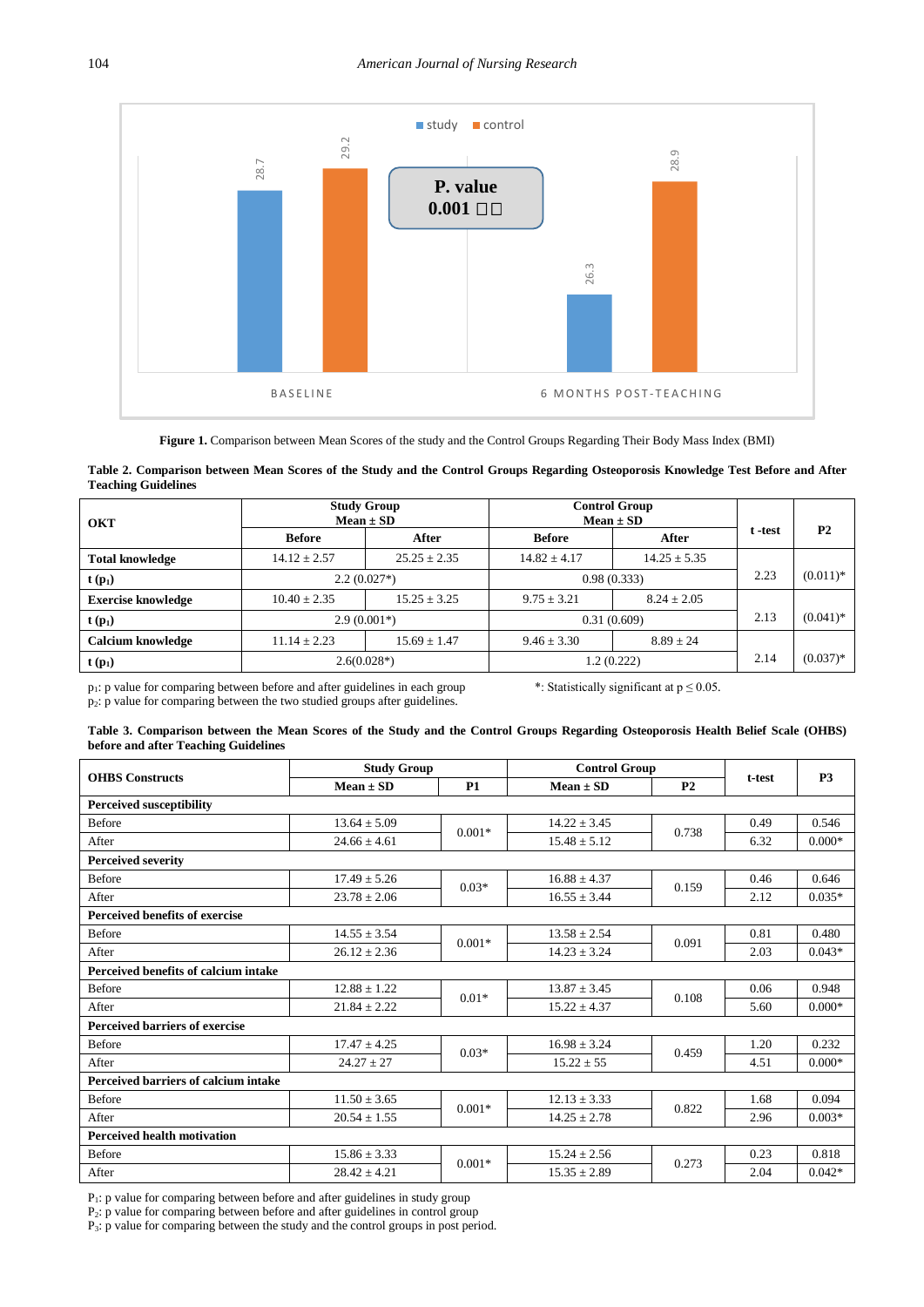<span id="page-5-0"></span>

| <b>OSES</b>      | <b>Study Group</b><br>$Mean \pm SD$ |                   | <b>Control Group</b><br>$Mean \pm SD$ | t-test            | (P2) |            |
|------------------|-------------------------------------|-------------------|---------------------------------------|-------------------|------|------------|
|                  | <b>Before</b>                       | After             | <b>Before</b>                         | After             |      |            |
| <b>Exercises</b> | $52.21 \pm 26.15$                   | $72.26 \pm 20.02$ | $55.82 \pm 18.45$                     | $56.68 + 25.12$   |      |            |
| $t(p_1)$         | 3.8(0.001)                          |                   | 0.19(0.853)                           |                   | 8.32 | $(0.01)$ * |
| Calcium          | $66.34 + 19.94$                     | $84.40 \pm 16.28$ | $64.48 \pm 24.37$                     | $68.35 \pm 13.44$ |      |            |
| $t(p_1)$         | 2.3(0.028)                          |                   |                                       | 0.98(0.327)       | 7.12 | $(0.01)$ * |

**Table 4. Comparison between the Mean Scores the Study and the Control Groups Regarding Osteoporosis Self-Efficacy Scale (OSES) before and after Teaching Guidelines**

p1: p value for comparing between before and after guidelines in each group

p2: p value for comparing between between the study and the control groups in post period.

| Table 5. Comparison between the Mean Scores of the Study and the Control Groups Regarding Bone Mass Density (BMD) |  |  |
|-------------------------------------------------------------------------------------------------------------------|--|--|
|                                                                                                                   |  |  |

<span id="page-5-1"></span>

| <b>BMD</b>        | <b>Study</b>     |                  |                  | <b>Control</b>   |        |         |
|-------------------|------------------|------------------|------------------|------------------|--------|---------|
|                   | <b>Before</b>    | After            | <b>Before</b>    | After            | t-test | (P2)    |
| $L1-L4$           | $-2.5 \pm 0.52$  | $-2.4 \pm 0.33$  | $-2.48+0.85$     | $-2.50 \pm 0.24$ | 0.35   | (0.481) |
| $t(p_1)$          | $3.3(0.081*)$    |                  | 1.2(0.246)       |                  |        |         |
| <b>Lt Femur</b>   | $-1.92 \pm 0.23$ | $-1.12+0.24$     | $-2.11+0.48$     | $-2.36 \pm 0.84$ |        |         |
| $t(p_1)$          | $2.3(0.028*)$    |                  |                  | 0.49(0.625)      | 0.42   | (0.001) |
| <b>Lt Forearm</b> | $-2.68 \pm 54$   | $-1.99 \pm 0.95$ | $-2.54 \pm 0.45$ | $-2.98 \pm 0.58$ |        |         |
| $t(p_1)$          | $2.6(0.058*)$    |                  |                  | 0.51(0.609)      | 0.26   | (0.001) |

p1: p value for comparing between before and after guidelines in each group

p2: p value for comparing between the study and the control groups in post period.

[Figure 1](#page-4-0) reveals that there was definite decrease with a significant statistical difference in body mass index (BMI) of the study group after six months of implementation of the teaching guidelines compared to the control group.

[Table 2](#page-4-1) shows that there was a significant statistical difference in mean scores of Osteoporosis Knowledge Test ((calcium and Exercise knowledge) between studied group ( $p$ < 0.05), in which knowledge score increased in study group compared to control group post educational intervention.

[Table 3](#page-4-2) represents that there was a significant statistical difference in mean scores of Osteoporosis Health Belief Scale of the study group after implementation of the teaching guidelines in addition to a significant statistical difference between the two studied groups post teaching guidelines  $p < 0.05$ .

[Table 4](#page-5-0) shows that self-efficacy scores of the study group have been improved after implementation of the teaching guidelines compared to score of the control group, representing a statistical significant difference between mean scores of the two groups.

[Table 5](#page-5-1) shows that there was a significant increase in mean scores of bone mass density of the study group in Lt Femur and Lt Forearm, however, there was no significant increase in L1-L4 after implementation of the teaching guidelines compared to control group. Representing statistical significant difference between the two groups  $(P-value<0.05)$ .

# **6. Discussion**

Osteoporosis is a predominant metabolic disease worldwide, the most affected groups are postmenopausal women as a result of decreased estrogen level, which play a significant role in the control of BMD, and the deficiency contributes to bone weakening. Because bone loss happens asymptomatically, women may not know that they have osteoporosis until their bones suddenly collapse. Previous studies have shown that most women lack osteoporosis awareness or do not see themselves as at risk of bone loss or osteoporosis. It was important to examine and provide adequate education for promoting bone health which can enhance primary disease prevention [\[17,18\].](#page-7-11) 

Concerning demographic data of the study subjects; the results of the current study revealed that more than two thirds of the studied groups (study and control) aged between 50 and 60 years with average means 55 years. As regards to marital status, education, occupation, and residence; it was observed that around one half of the study group was married, illiterate, working, and was from urban areas.

Regarding patients' knowledge; the results of the current study revealed that knowledge score among the study subjects were low before applying the teaching guidelines; these low knowledge scores may be attributed to lack of public health education on osteoporosis. These results were similar to the results of Puttapitakpong et al [\[11\];](#page-7-5) and Endicott [\[19\],](#page-7-9) they reported that women of all ages had lack of knowledge about osteoporosis. In posttest; the results of the current test revealed that the mean scores of osteoporosis knowledge test had been increased in the study group representing a significant statistical difference, This finding in agreement with Shahbo et al, [\[20\]](#page-7-10) they registered a significant increase in postintervention awareness of the woman compared to preintervention.

These results could be attributed to the positive effect of the teaching guidelines provided which may affected patients' health behaviors and in turn improved their health status. These findings are supported by many interventional studies which have consistently proven that level of knowledge in patients with osteoporosis all improved after the educational guidelines [\[21,22,23\];](#page-7-12) they all confirmed the effectiveness of the educational intervention in improving osteoporosis knowledge scores in post-test.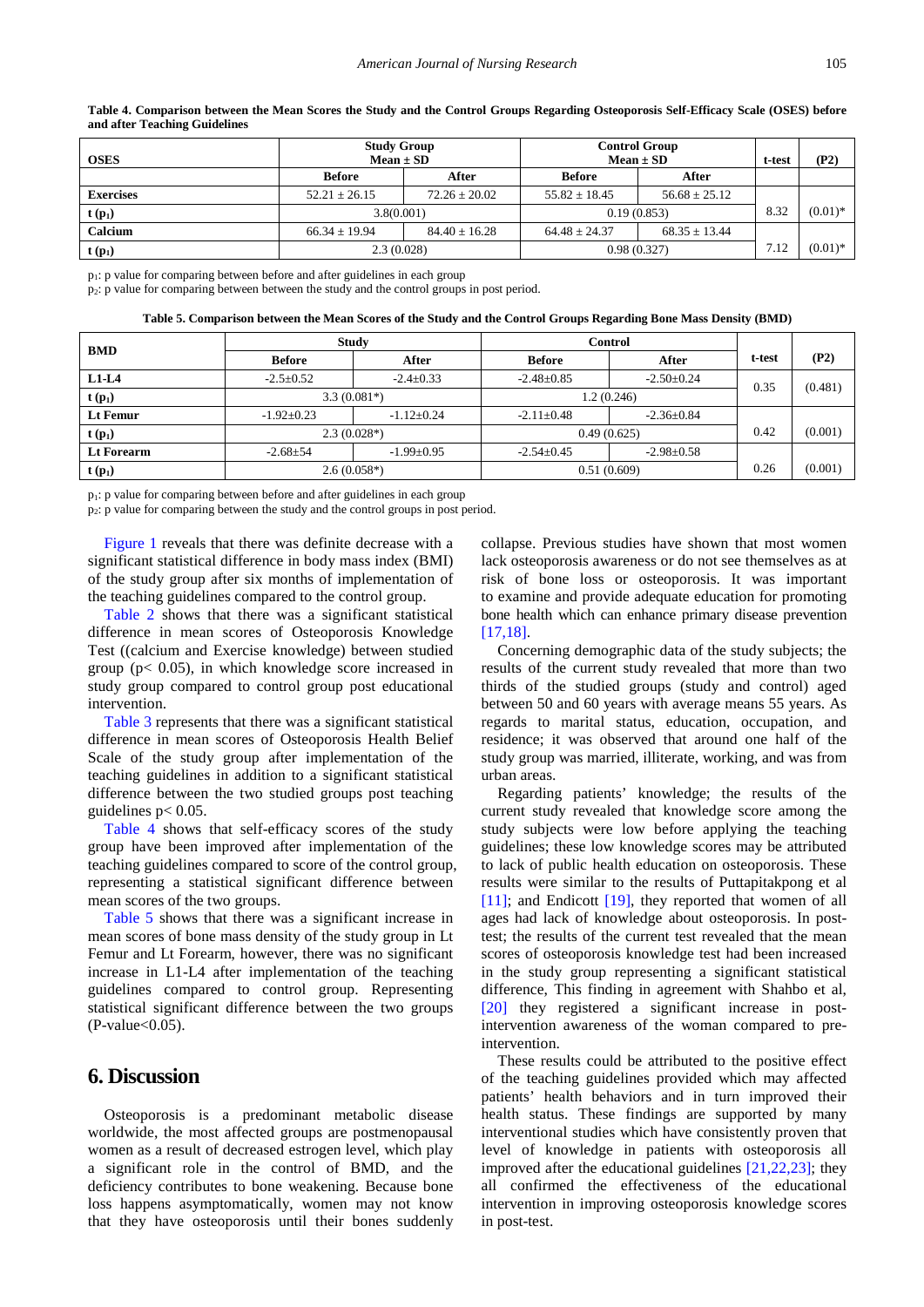One of the important variables evaluated in the current study is the Osteoporosis Health Belief scores which have been used to evaluate the health-related behaviors toward osteoporosis. Health believes depend on the perception of individuals. Increasing awareness can change perception. The results of this study showed that women participated in both study and control groups had low health believe scores in the pre-test.

This result is consistent with Gopinathan [\[24\]](#page-7-13) who said there was a large deficit in the osteoporosis awareness among postmenopausal Indian women. After implementation of the teaching guidelines; the results of this study represents a significant improvement in mean scores of osteoporosis health belief among the study group This could be related to increasing awareness of the study subjects about risk factors of the disease and importance of prevention. This result in accordance with the results of Jeihooni et al [\[25\],](#page-7-14) and Zohrehkhoshnood et al [\[26\]](#page-7-15) who reported that health-based education had a positive effect on increasing the perceived benefits of calcium intake and protective habits with osteoporosis.

Concerning mean scores of Self-Efficacy Scale of the studied groups; the results of the current study showed that there was a significant statistical improvement in mean scores of osteoporosis self-efficacy scale of the study group related to exercises and calcium after implementation of the teaching guidelines compared to control group. This finding is supported by Evenson & Sanders [\[22\]](#page-7-16) and Ozturk & Sendir [\[27\]](#page-7-17) they revealed that their educational interventions had positively affected the osteoporosis self-efficacy scores.

These findings reflect the effectiveness of these programs and the importance of education for patients. However these results in contrast with Valerie [\[28\]](#page-7-18) who found that, for the overall assessment, the OSES were statistically significant but were not significant for calcium and exercise subclasses. These differences may be related to the nature and different characteristics of the study subjects and/or the duration of the intervention.

As regards to body mass index of the study subjects, the results revealed that the mean scores of BMI in both study and control groups reflected moderate obesity. While there was a definite decrease with a significant statistical difference in the means of BMI of the study group after implementation of the teaching guidelines compared to the control group. This difference may be related to exercise intervention and healthy nutritional habits after applying the teaching guidelines.

This result is supported by Mishra et al [\[29\]](#page-7-19) who found that higher scores of BMI was associated with osteoporosis, as osteoporosis and osteopenia are more likely to occur in overweight and obese women. However, it has been suggested by Salamat et al [\[30\]](#page-7-20) that postmenopausal women with lower BMI have more bone loss than those with higher scores; those with lower BMI were at higher risk of low BMD. These conflicted views about relation between BMI and risk of getting osteoporosis could be related to the individuals' life style, dietary habits, and calcium deficiency rather than BMI scores.

Low bone mass density is an important factor in the diagnosis and fractures of osteoporosis. Traditionally, educational recommendations have been focused on strengthening BMD in patients at risk or already diagnosed with osteoporosis (Cheung et al.) [\[31\].](#page-7-21) The results of the current study showed that there was a significant increase in mean scores of bone mass density of the study group in Lt Femur and Lt Forearm, however, there was no significant increase in L1-L4 after 6 months of implementation of the teaching guidelines compared to control group representing statistical significant difference between the two groups. This finding is a very good indicator of the effectiveness of teaching guidelines which could motivate patients' compliance and life style changes.

This finding is supported by Kim et al [\[32\]](#page-7-22) who indicated that women with normal T-scores of BMD showed significant great knowledge about the benefits of exercise and improved benefits from exercise outcomes whereas older women had lower barriers to exercise. Ford et al [\[33\]](#page-7-23) highlighted that efforts to raise awareness of osteoporosis are critical for those who have not reached peak bone mass and with adequate knowledge may increase the level at which their bone mass density may eventually reach.

# **7. Conclusion**

The teaching guidelines significantly increased the osteoporosis level of knowledge, health believes scores, and in turn positively improved osteoporosis self-efficacy scores of the study subjects. Bone mass density of the study group was also increased after implementation of the teaching guidelines.

# **8. Recommendations**

Based on the results of the study, the following recommendations are suggested:

- 1. Replication of the study on large sample size and different settings in order to generalize the results.
- 2. Standardized teaching guidelines should be applied at rheumatology out patients' clinics for women at risk for osteoporosis in order to help in disease prevention.
- 3. Further studies are needed in order to develop more accurate and realistic strategies for osteoporotic prevention.

# **References**

- <span id="page-6-0"></span>[1] D'Amelio P, Spertino PE, Martino F, et al. (2013). Prevalence of Postmenopausal Osteoporosis in Italy and Validation of Decision Rules for Referring Women for Bone Densitometry. *Calcif Tissue Int*; 92:437-43.
- <span id="page-6-1"></span>[2] El-Tawab SS, Sabs EK, Elweshahi HM, Ashry MH (2016). Knowledge of Osteoporosis among Women in Alexandria (Egypt): A community Based Survey. *Egypt Rheumatol;* 38: 225-231
- <span id="page-6-2"></span>[3] Osteoporosis in Egypt: Facts and New Hopes. Available at: http://english.ahram.org.eg/NewsContent/7/48/118978/LifeStyle/ Health/Osteoporosis-in-Egypt-facts-and-new-hopes.aspx accessed 28-8-2016.
- <span id="page-6-3"></span>[4] Farford, B. Balog, J. Jackson, KD. Montero D. (2015). Osteoporosis: What about men? *J Fam Pract*.; 64(9): 542-552.